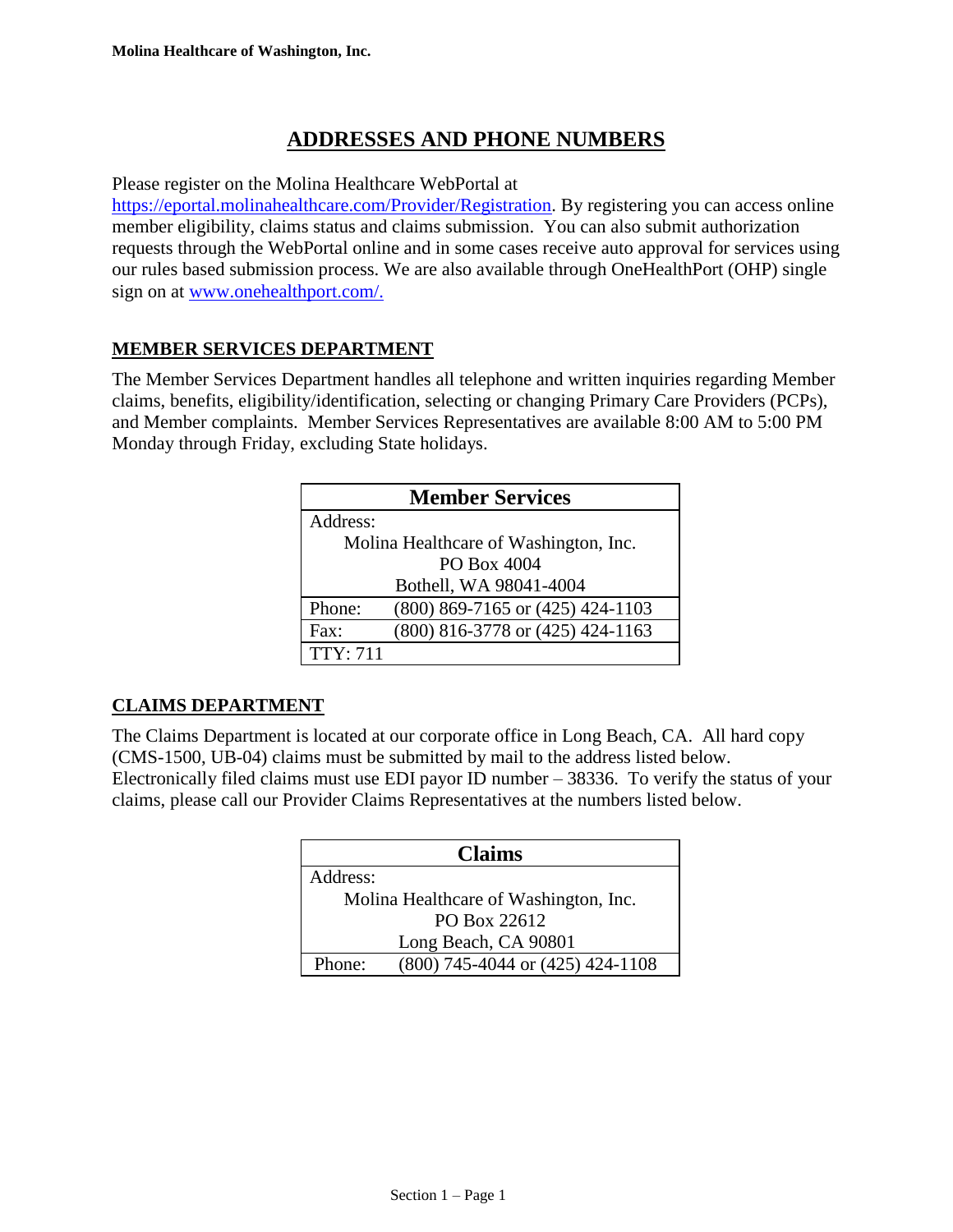# **CLAIMS RECOVERY DEPARTMENT**

The Claims Recovery Department manages recovery for overpayment and incorrect payment of claims.

| <b>Claims Recovery Disputes and</b><br><b>Refunds</b> |  |  |
|-------------------------------------------------------|--|--|
| Refunds                                               |  |  |
| Address:                                              |  |  |
| Molina Healthcare of Washington, Inc.                 |  |  |
| PO Box 30717                                          |  |  |
| Los Angeles, CA 90030-0717                            |  |  |
|                                                       |  |  |
| <b>Disputes</b>                                       |  |  |
| Address:                                              |  |  |
| Molina Healthcare of Washington, Inc.                 |  |  |
| PO Box 2470                                           |  |  |
| Spokane, WA 99210-2470                                |  |  |
| Phone:<br>$(866) 642 - 8999$                          |  |  |
| $(888)$ 396-1520<br>Fax:                              |  |  |

# **CREDENTIALING DEPARTMENT**

The Credentialing Department verifies all information on the Washington Practitioner Application prior to contracting and re-verifies this information every three years. The information is then presented to the Professional Review Committee to evaluate a Provider's qualifications to participate in the Molina Healthcare network. The Credentialing Department also performs office and medical record reviews.

| <b>Credentialing</b>                               |  |
|----------------------------------------------------|--|
| Address:                                           |  |
| Molina Healthcare of Washington, Inc.              |  |
| PO Box 2470                                        |  |
| Spokane, WA 99210-2470                             |  |
| $(888) 562 - 5442$<br>Phone:                       |  |
| (800) 457-5213 or (800) 457-5203<br>$\text{Fax}$ : |  |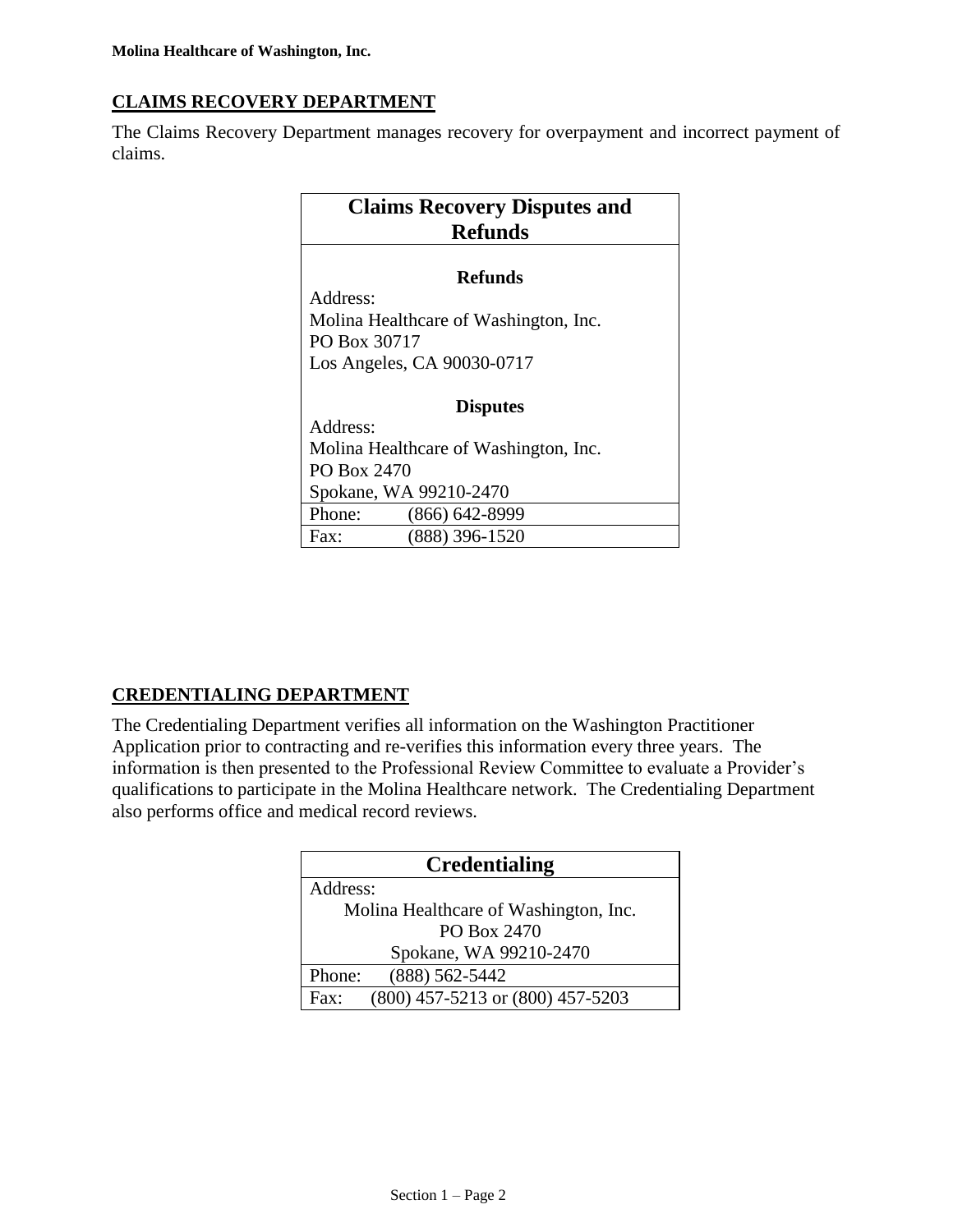# **24-HOUR NURSE ADVICE LINE**

This telephone-based nurse advice line is available to all Molina Healthcare Members. Members may call anytime they are experiencing symptoms or need health care information. Registered nurses are available 24 hours a day, 7 days a week to assess symptoms and help make good health care decisions.

| <b>HEALTHLINE</b>           |                              |
|-----------------------------|------------------------------|
| (24-Hour Nurse Advice Line) |                              |
| Phone:                      | (888) 275-8750 (English)     |
|                             | (866) 648-3537 (Spanish)     |
|                             | TTY (866) 735-2929 (English) |
|                             | (866) 833-4703 (Spanish)     |

## **HEALTHCARE SERVICES (AUTHORIZATIONS) DEPARTMENT**

The Healthcare Services (formerly UM) Department conducts concurrent review on inpatient cases and processes prior Authorization requests. The Healthcare Services Department also performs Case Management for members who will benefit from Case Management services.

| <b>Healthcare Services</b><br><b>Authorizations Apple Health</b> |                                       |  |
|------------------------------------------------------------------|---------------------------------------|--|
| Address:                                                         |                                       |  |
|                                                                  | Molina Healthcare of Washington, Inc. |  |
|                                                                  | PO Box 4004                           |  |
|                                                                  | Bothell, WA 98041-4004                |  |
| Phone:                                                           | (800) 869-7185 or (425) 424-1109      |  |
| Fax:                                                             | $(800)$ 767-7188 or $(425)$ 424-1161  |  |
|                                                                  | Fax Inpatient Census: (800) 413-3806  |  |

*EXCEPTION: If the Member's PCP belongs to a delegated medical group/Independent Practice Association (IPA), listed in Section 14, the Provider should contact that medical group/IPA for Authorization guidance.*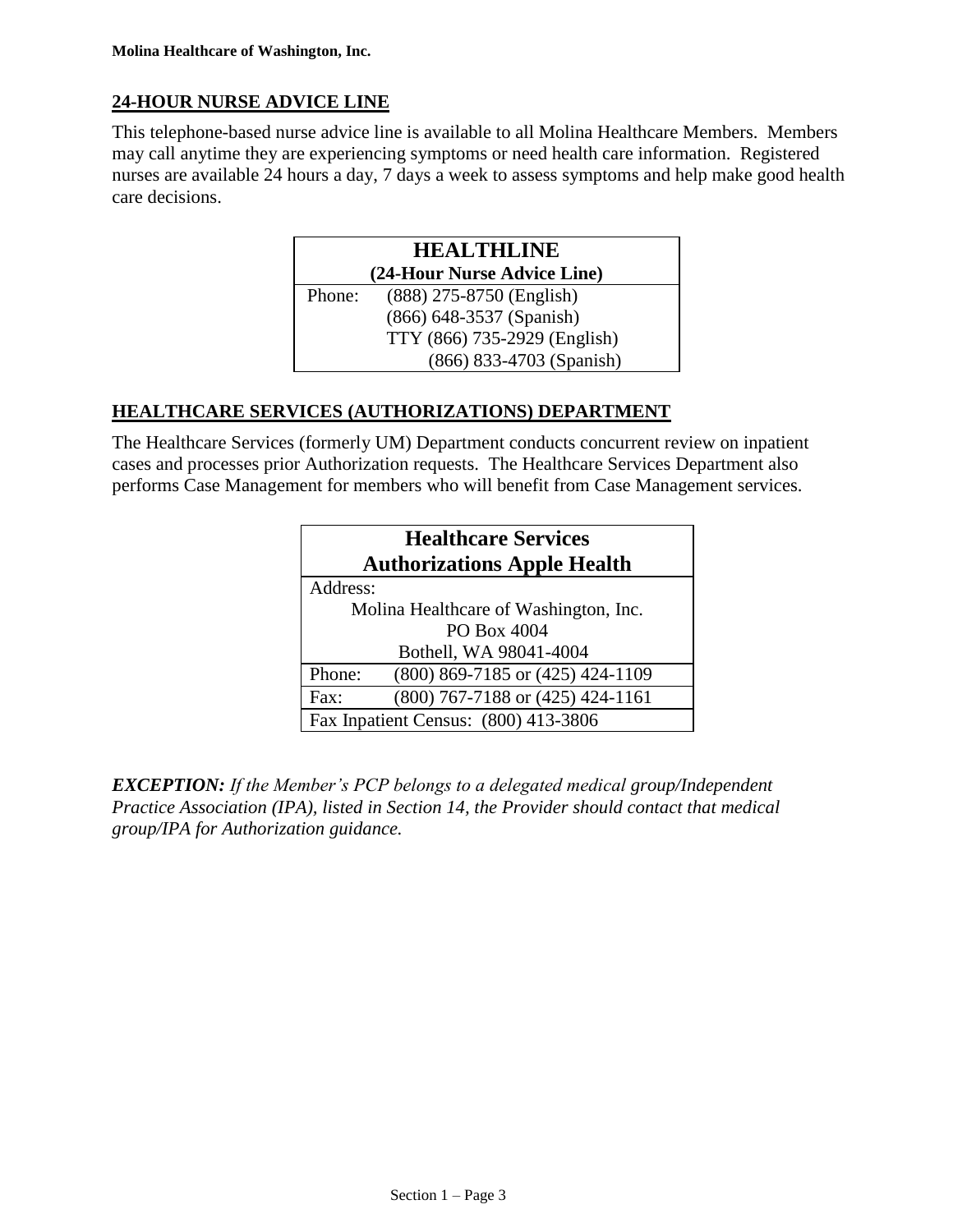#### **HEALTH EDUCATION & HEALTH MANAGEMENT DEPARTMENT**

The Health Education and Health Management Department provides education and health information to Molina Healthcare Members and facilitates Provider access to the program and services.

| <b>Health Education &amp; Health</b>  |
|---------------------------------------|
| <b>Management</b>                     |
| Address:                              |
| Molina Healthcare of Washington, Inc. |
| PO Box 2470                           |
| Spokane, WA 99210-2470                |
| (800) 423-9899, Ext. 141453<br>Phone: |
| $(800)$ 461-3234<br>$\rm{Fax}$ .      |

## **PHARMACY DEPARTMENT**

Molina Healthcare's drug formulary requires prior Authorization for certain medications. The Pharmacy Department can answer questions regarding the formulary and/or drug prior Authorization requests. The Molina Healthcare formulary is available at www.ePocrates.com or www.MolinaHealthcare.com.

| <b>Pharmacy Authorizations</b> |                    |  |
|--------------------------------|--------------------|--|
| Phone:                         | $(800)$ 213-5525   |  |
| Fax:                           | $(800) 869 - 7791$ |  |

#### **CAREMARK SPECIALTY PHARMACEUTICALS**

When a Molina Healthcare Member needs an injectable medication, the prescription can be submitted to Molina Healthcare by fax. For a current listing of available injectable medications, please check the web address below or use the link at [www.MolinaHealthcare.com.](http://www.molinahealthcare.com/)

|         | <b>Caremark</b>          |
|---------|--------------------------|
| Fax:    | $(800) 869 - 7791$       |
| Online: | https://www.caremark.com |